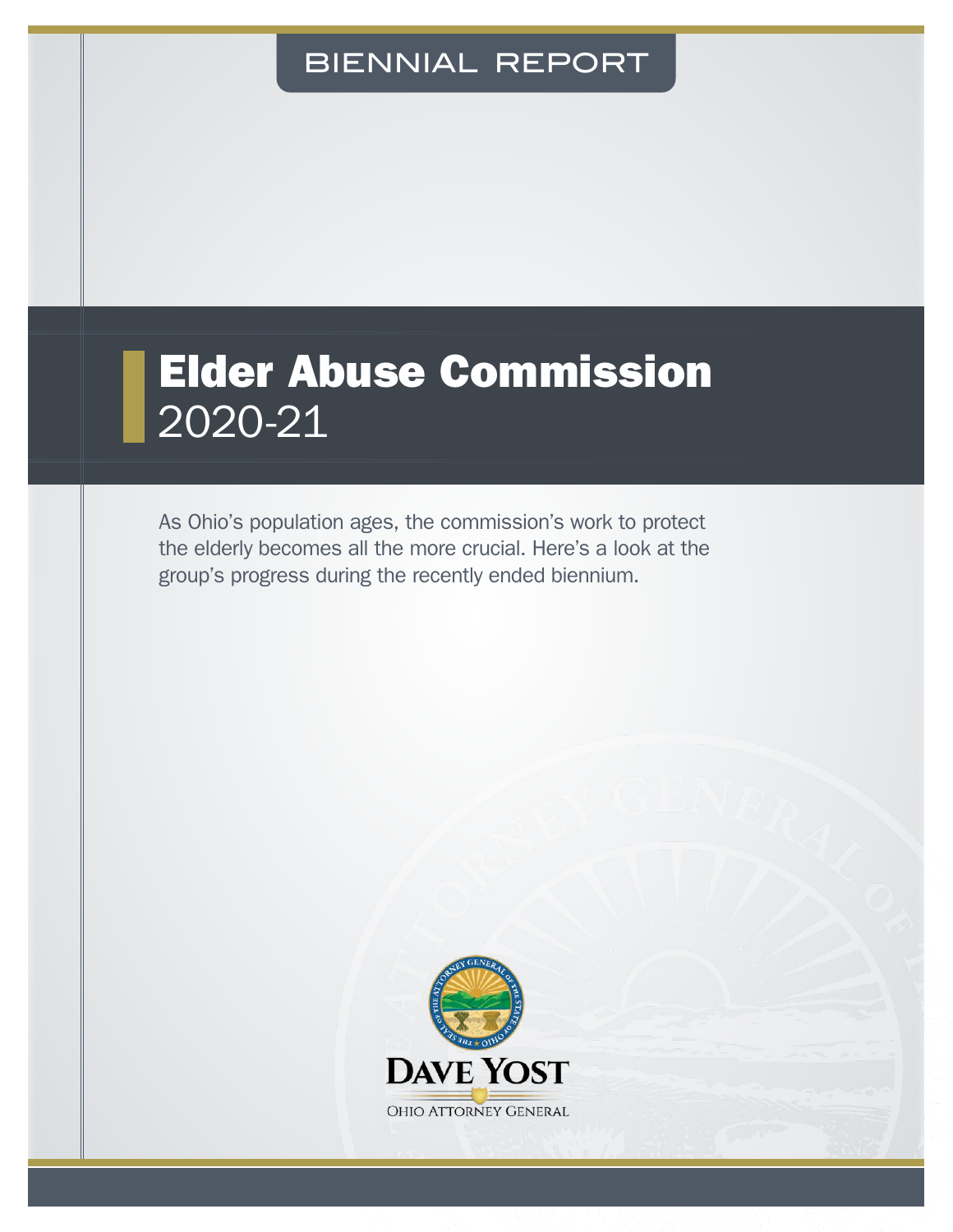

My Fellow Ohioans,

Everybody has a stake in the fight against elder abuse. Why? Because, the fact is, none of us is getting any younger. Barring a premature demise, we're all on our way to becoming older adults.

When I was 20, I didn't think much about that. I wasn't looking 40 years down the road. But now I am 40 years down the road, and I sometimes ask myself, "Where did all that time go?"

And every year, a lot more of us are asking that same question.

Here are some astounding numbers:

- In 1980, there were an estimated 382 million people worldwide who were 60 or older. By 2050, that number is projected to be an eye-popping 2.1 billion.
- In the United States right now, there are about 56 million older adults. By 2060, that number is expected to reach almost 95 million.

Obviously, the job of protecting older adults is not going to get easier. And that is something our society needs to prepare for.

That's why the Elder Abuse Commission exists. By identifying best practices, advocating for laws and policies to improve protection of older adults, sharing expertise and promoting research, the commission is laying the groundwork for that future.

This report details the group's work in 2020 and 2021.

Today's 20-year-olds might never know the names of the people serving on this commission, but decades from now they'll benefit from the work the commission is doing today.

Yours,

Dave Yost Ohio Attorney General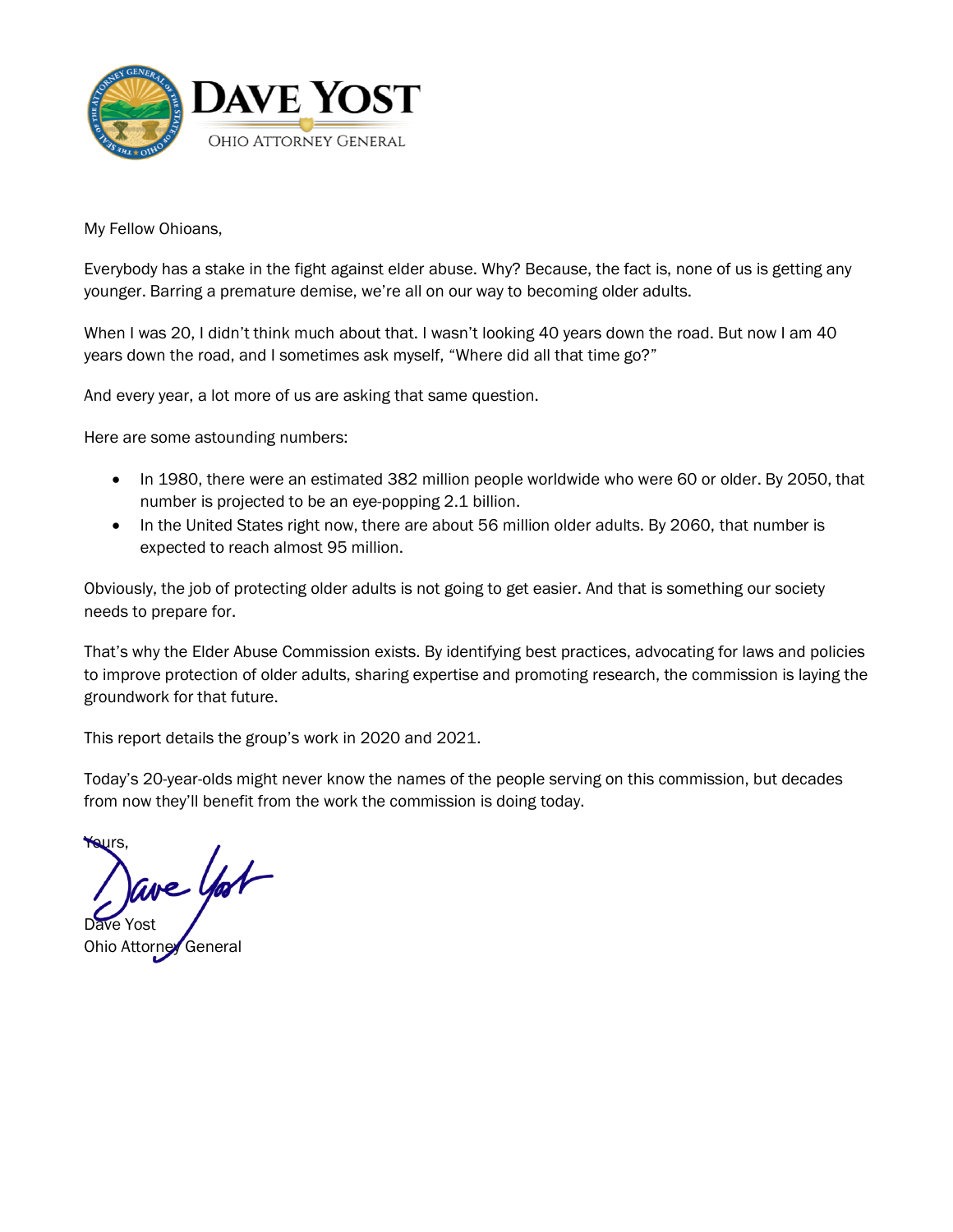### Letter from the Chair

#### My Friends,

As older Ohioans increase both in number and percentage of the general population, many, sadly, suffer appalling treatment: They have unexplained black-and-blue marks; they are threatened if they don't fully comply with sharp demands from caregivers; so-called friends, or even relatives, who handle their banking misspend the funds to serve their own lifestyle.

In 2009, a group of well-informed professionals and laypeople assembled to determine what could be done to help this highly vulnerable population.

The group, representing a number of organizations that work with older adults, formed the basis of the Ohio Elder Abuse Commission. Over the years, the commission strived to reduce the incidence of elder abuse and to educate the public about how to prevent such offenses. It worked closely with local and statewide organizations, conducted public events throughout the state and presented seminars to help professionals tackle thorny issues.

But it became clear that, to have an enduring impact, the efforts required long-term action, stronger advocacy for change and dedicated coordination among committed organizations. Crucial validation came in 2018 when the Ohio General Assembly established the Elder Abuse Commission in statute, specifying its membership and stating its duties.

With its mandate defined, the commission has worked during the past two years to increase Ohioans' understanding of elder abuse, including the more subtle ways in which both abuse and financial exploitation can occur, and sought to prevent and end this maltreatment. In conjunction with statewide and local organizations, the commission traveled throughout Ohio to spread awareness and hear from the public and frontline practitioners.

Amid these activities, the COVID-19 pandemic reached Ohio. Many of us lost family members and dear friends, as well as fellow advocates who had contributed to the well-being of our state. We were saddened to learn about the older Ohioans so adversely affected by this destructive disease, and we worried about the likelihood of increased cases of unreported abuse against older adults confined to their homes.

While life turned upside down, the commission rallied, establishing virtual meetings and communications, aided by the technology of the day. We worked to arm older adults and professionals with information and invited speakers from departments such as Aging, Mental Health and Addiction Services to "attend" our meetings, allowing the commission to examine how we could coordinate initiatives with their programs.

The commission's four committees have remained hard at work:

• The Policy Committee provides regular updates to the General Assembly about issues surrounding victims of elder abuse and advances the best ways to support them.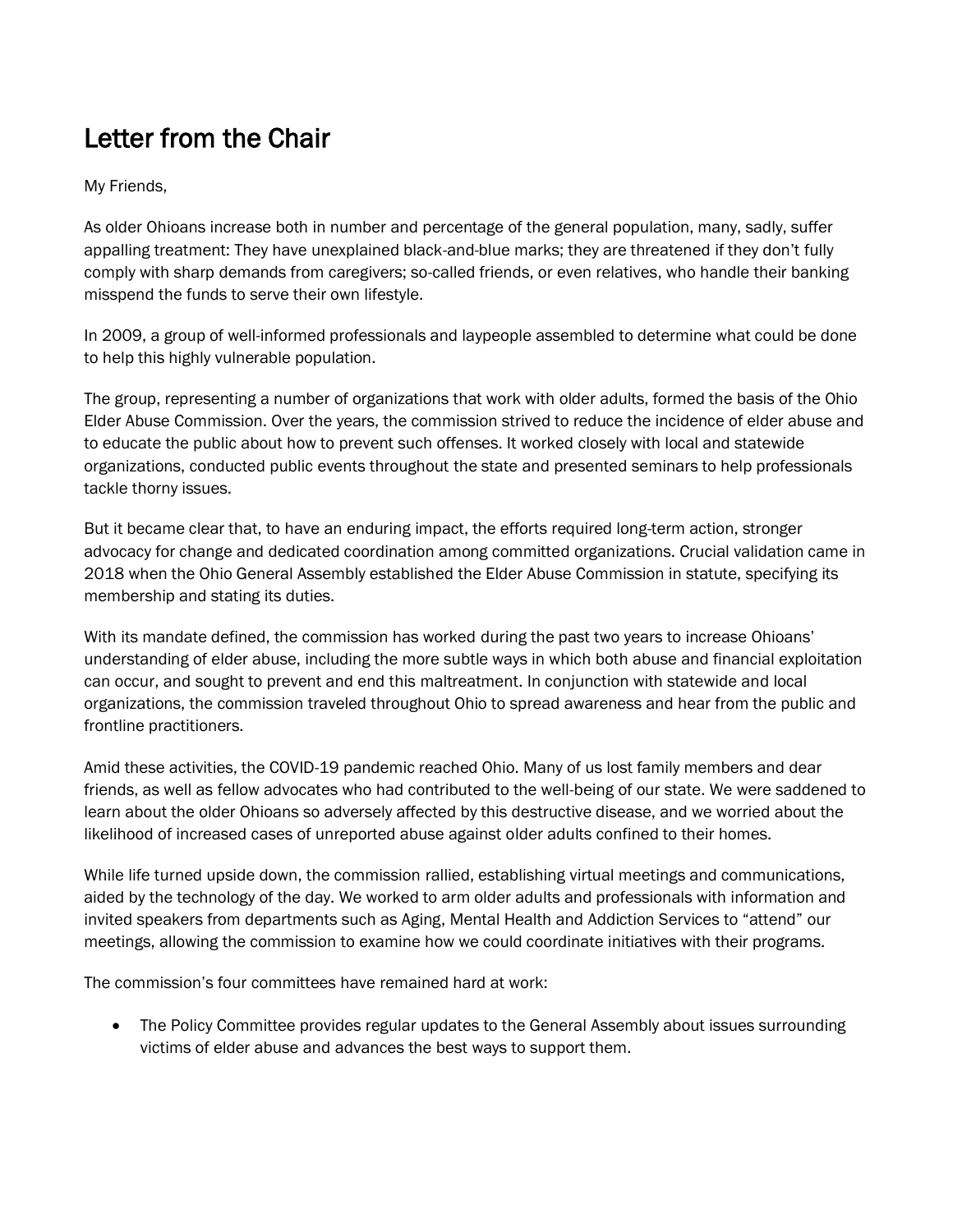- The Research Committee is developing methods to fill frustrating gaps in knowledge about the instances of elder abuse that too often go unreported. It is planning a seminar for researchers for the upcoming biennium.
- The Direct Practice Committee is working on methods for assessing the capacity of elder abuse victims, giving guidance to frontline practitioners from fields as diverse as financial services, health care and public-interest law. Those professionals who work directly with older adults are often the first to spot risks to their well-being.
- The Education Committee found a bit of sunshine amid the pandemic hardships: Members presented online forums that drew significantly more older adults and professionals than previous presentations had.

Despite technology's ability to make those events possible, technology has not lessened the need for help. Older Ohioans continue to fall prey to calls from people claiming to represent their grandchildren "who have been arrested and need money to get out of jail." Others have found that shoddy driveway and roof repairs completed by unfamiliar workers required a costly overhaul. The commission worked throughout the biennium to help Ohioans recognize and avoid such schemes.

The commission's work in other areas included gauging the difficulties that arise when the criminal justice system interacts with older people. Through a partnership with the Aging Committee of the Criminal Justice Mental Illness Task Force, the commission is collecting data from the Social Determinants of Health jail data project to understand and respond more appropriately to issues that surface.

The commission also has promulgated guidance for those who want to bring up issues, assuring that each meeting includes time for public comment.

The commission believes that ending elder abuse is everybody's responsibility. Whether we are young, old or somewhere in between, we can all commit to remaining alert to misdeeds or people of ill will who hurt older Ohioans. By working together, we can prevent our neighbors and loved ones — and every other Ohioan from suffering such abuse, and we can contribute to the contentment they deserve.

Sincerely,

Jiedith Brachman

Judith Brachman, Chair, Elder Abuse Commission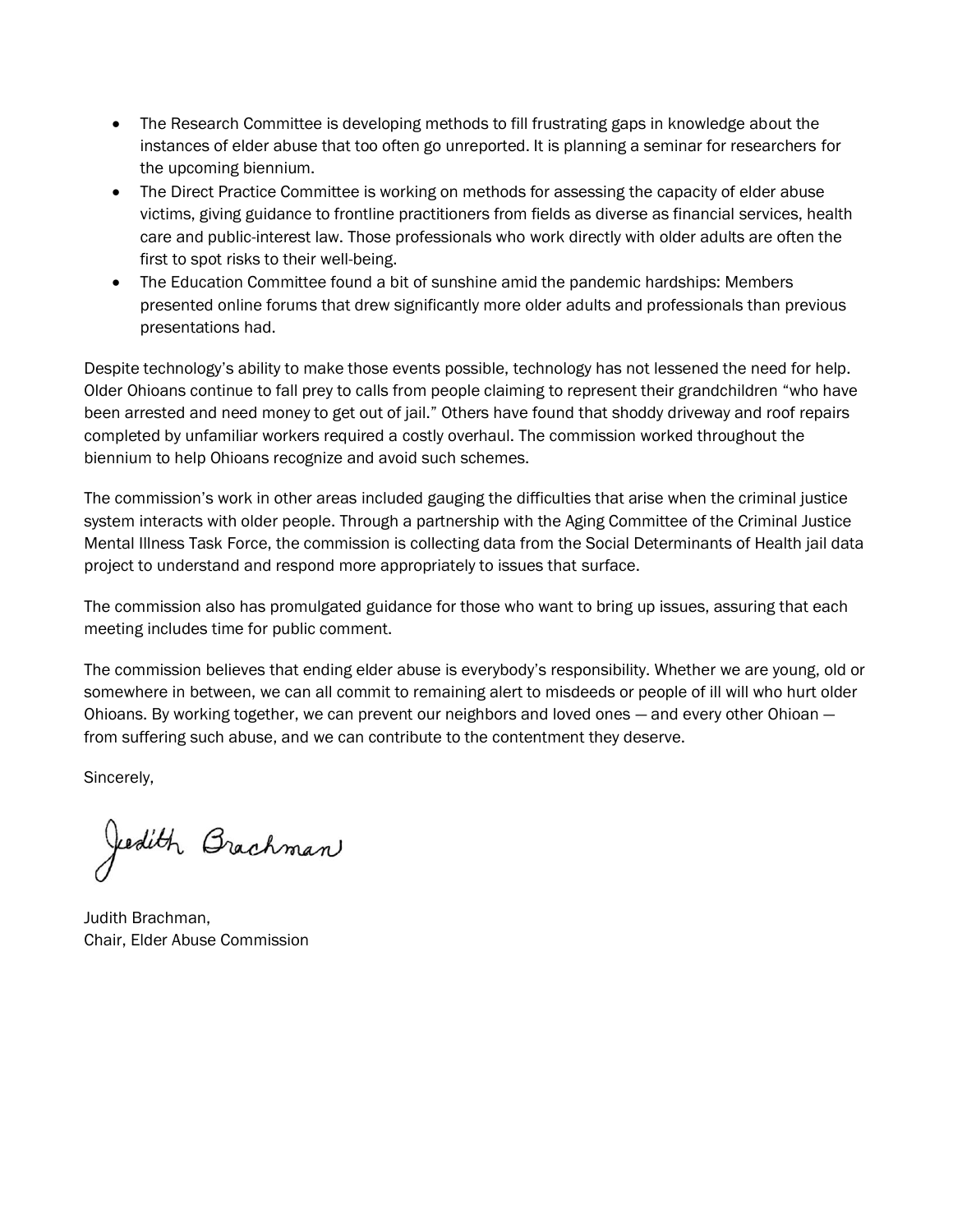### About Elder Abuse

Elder abuse, a devastating reality for vulnerable Ohioans of all backgrounds, refers to any intentional or negligent act by a caregiver or another person that causes harm or a serious risk to an older adult. The abuse can be physical, sexual, emotional or psychological, and/or it could involve neglect or financial exploitation.

Growing numbers of people suffer the effects, including deteriorating health, depression and premature death. It is obvious, then, why, as Ohio's older population steadily increases, the need for adequate protection does, too.

It is an unfortunate fact that elder abuse often goes undetected. For every case brought to light, 24 remain undiscovered, according to a prevalence study conducted in New York in 2011 by a team including Cornell University and the New York City Department for the Aging.

The U.S. Justice Department estimates that more than 10% of adults age 60 or older experience elder abuse every year.

The same share of Ohio's older population experiences physical abuse, psychological or verbal abuse, sexual abuse, financial exploitation and/or neglect, according to an analysis from the National Center on Elder Abuse. In addition, studies have shown that those with dementia face increased risk, with about 50% enduring some form of mistreatment that likely goes unreported.

There is growing concern that, when offenses against the elderly do get reported, they are not being treated as the serious crimes that they are.

Requests for assistance from the Ohio Attorney General's Office are common. Victims, their families and concerned citizens relay concerns about elder abuse, often after attempts to work with local authorities have failed. The victims frequently express frustration that offenders have not been held accountable.

### AG Yost's Elder Abuse Commission

In 2009, the Attorney General's Elder Abuse Commission (EAC) was launched to help protect Ohio's older adults. The mission includes:

- Increasing awareness of elder abuse and improving education on how to reduce and prevent it.
- Encouraging research.
- Improving policy, funding and programming.
- Advancing elder justice and the criminal judicial response.
- Identifying ways to implement statewide coordination efforts.

In September 2018, the 132nd General Assembly codified the Elder Abuse Commission via House Bill 49. Ohio Revised Code Sections 5101.741 and 5101.74 (available in [Appendix A](#page--1-0)) define the EAC's duties and membership. (The same General Assembly amended the member list in March 2019 via Senate Bill 158.)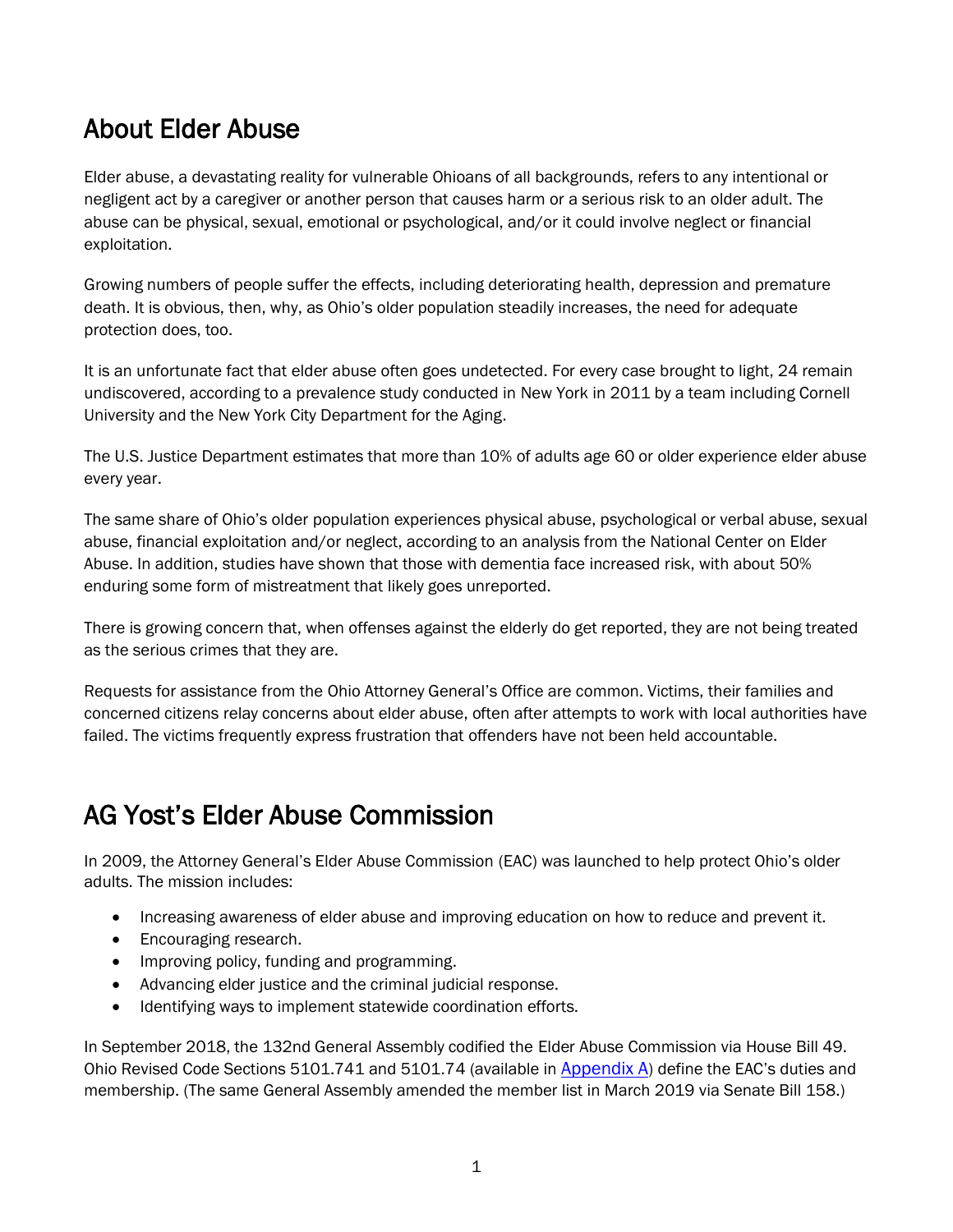The commission includes representatives from multiple agencies in Ohio government and from public and private organizations that assist older adults.

The EAC seeks to change how Ohioans think of older adults and promote the idea that everyone plays a role in protecting this vulnerable population.

The commission is committed to developing systems and programs that encourage justice, prevent abuse, and provide protection and support to those in need. Just as a house requires strong support beams, our state needs a solidly sustained structure that allows older Ohioans to live their lives to the fullest, participate in their communities and live free from abuse and neglect.

The EAC meets five times a year to discuss initiatives, pending legislation and other programs that prevent and reduce elder abuse. Despite the pandemic, which required online meetings after April 2020, the commission was able to accomplish a great deal through statewide advocacy, work with legislators, educational outreach and establishment of standards for determining abuse.

The EAC formulates and recommends strategies through four committees. They are:

- Direct Practice, which provides resources to front-line practitioners and identifies the services needed to reduce and eliminate elder abuse and victimization.
- Education, which conducts outreach to teach the public, first responders and service providers how to prevent, identify and investigate elder abuse.
- Policy, which identifies a variety of potential legislative and administrative policy responses to elder abuse.
- Research, which mentors elder justice researchers.

The EAC plays a unique role as it works in tandem with other resources in Ohio to protect the elderly, and it takes care to protect the freedoms of older adults. In fact, it broadens options for elders by creating access to services, including those offered by the criminal justice system.

The EAC also has been an active member of the Ohio Attorney General's Criminal Justice and Mental Health Task Force. EAC representatives serve on the Task Force's Aging Subcommittee with a special emphasis on the role of the courts and public safety systems to protect Ohio's growing older population.

### Committee Reports

#### Direct Practice Committee

The Direct Practice Committee promotes standard-of-care models to front-line practitioners. Those include:

- 1. Adult Protective Services workers, law enforcement, and state licensing and oversight agencies.
- 2. Health care and mental health providers, and case managers.
- 3. Aging service personnel and providers.
- 4. Caregivers.
- 5. Legal surrogates, such as guardians and those with powers of attorney.
- 6. Victim advocates.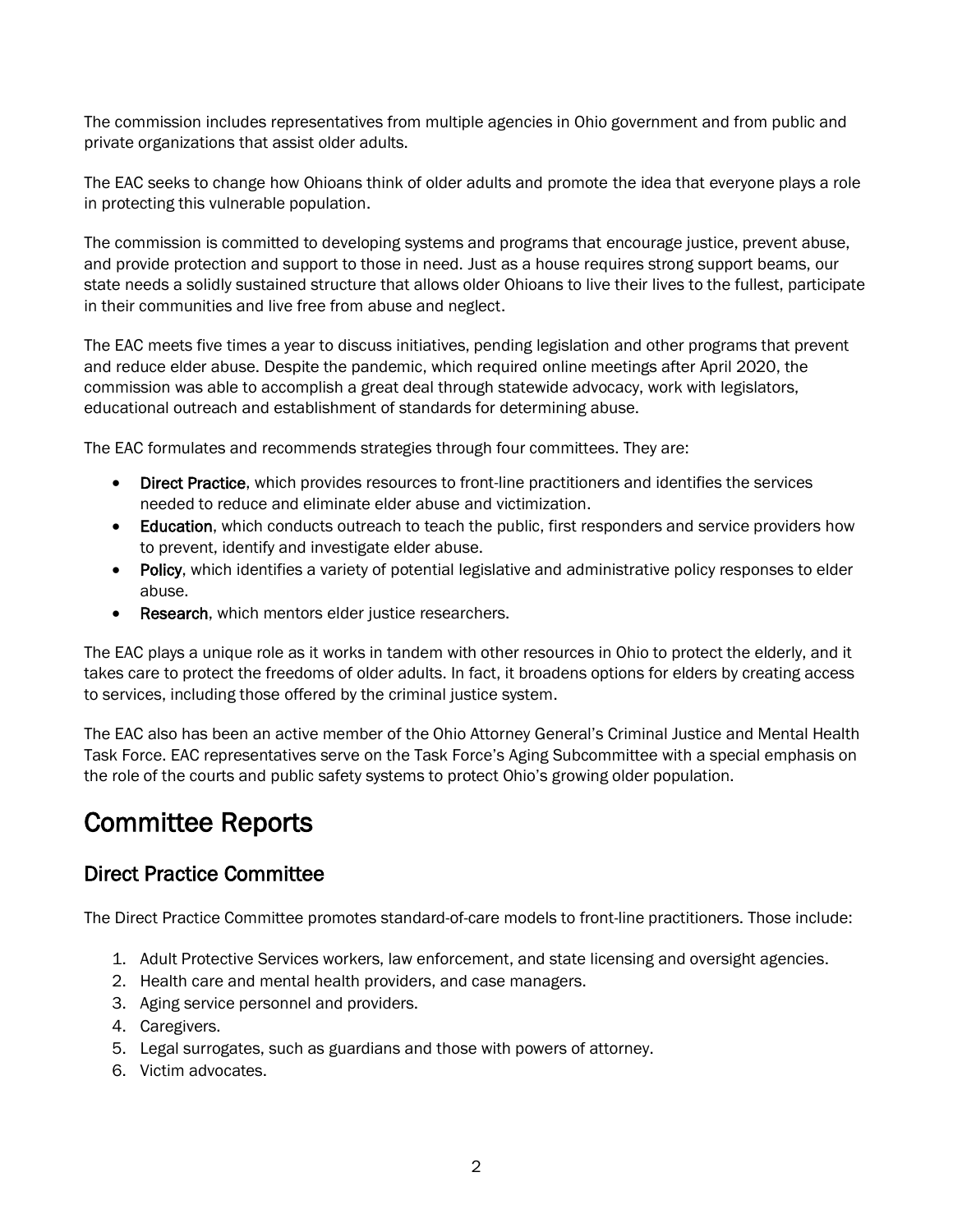- 7. Legal system responders, including prosecutors, elder-law and public-interest attorneys, and court personnel.
- 8. Ombudsmen.
- 9. Financial services entities, such as banks and brokers.
- 10. The religious community.

Priorities of the committee include:

- **Expanding knowledge about elder abuse.** Practitioners should know how to identify and respond to the characteristics of elder abuse, which include age, incapacity, disability, ethnicity, family structure, language, gender, national origin, race, religion, sexual orientation and socioeconomic status.
- Identifying gaps in geriatric care. Gap analysis can be used to ultimately address disparities in services across networks and improve prevention of elder abuse and the response to it. Networks with gaps include aging, consumer, disability, legal, financial, health, hotline, housing, mental health, social, trauma and victim services.
- Securing training for geriatric experts. The number of health professionals with expertise in aging and elder abuse can be expanded by providing additional training to existing professionals. Such professionals also should learn about local multidisciplinary teams that address legal, social-service or financial issues and, where appropriate, participate in such teams.

Currently, the Direct Practice Committee is examining the complexities related to declined capacity and elder abuse/crimes victims. The committee is interested in addressing the challenges that arise when decisional capacity of an elder abuse victim is assumed versus confirmed (through a formal capacity evaluation). As a baseline for this project, the committee reviewed existing assessment tools and tests designed to evaluate decisional capacity. To better understand the various perspectives among professionals, the committee created a survey that will be distributed widely to professionals who work with older adults. The feedback sought is specific to the location and service area of the practice, background and training of professionals, frequency of evaluations conducted and tools that are routinely used. The committee believes the survey results will highlight gaps in services and expertise, define the need to increase uniformity in the standard of practice, and advocate for increased use of formal capacity evaluations of victim of elder abuse/crimes. In addition, the committee expects the survey results to help identify experts across the state. For the final step of this project, the committee will invite these experts to participate in a focus group, from which it will develop and publicize a best-practices tool kit for conducting capacity evaluations. The tool kit will serve as an excellent resource for educating a broader range of interdisciplinary team members.

Also in the past year, the committee conducted trainings with local Adult Protective Services groups and delivered a presentation on the project at the 2021 Probate Court Investigators Conference.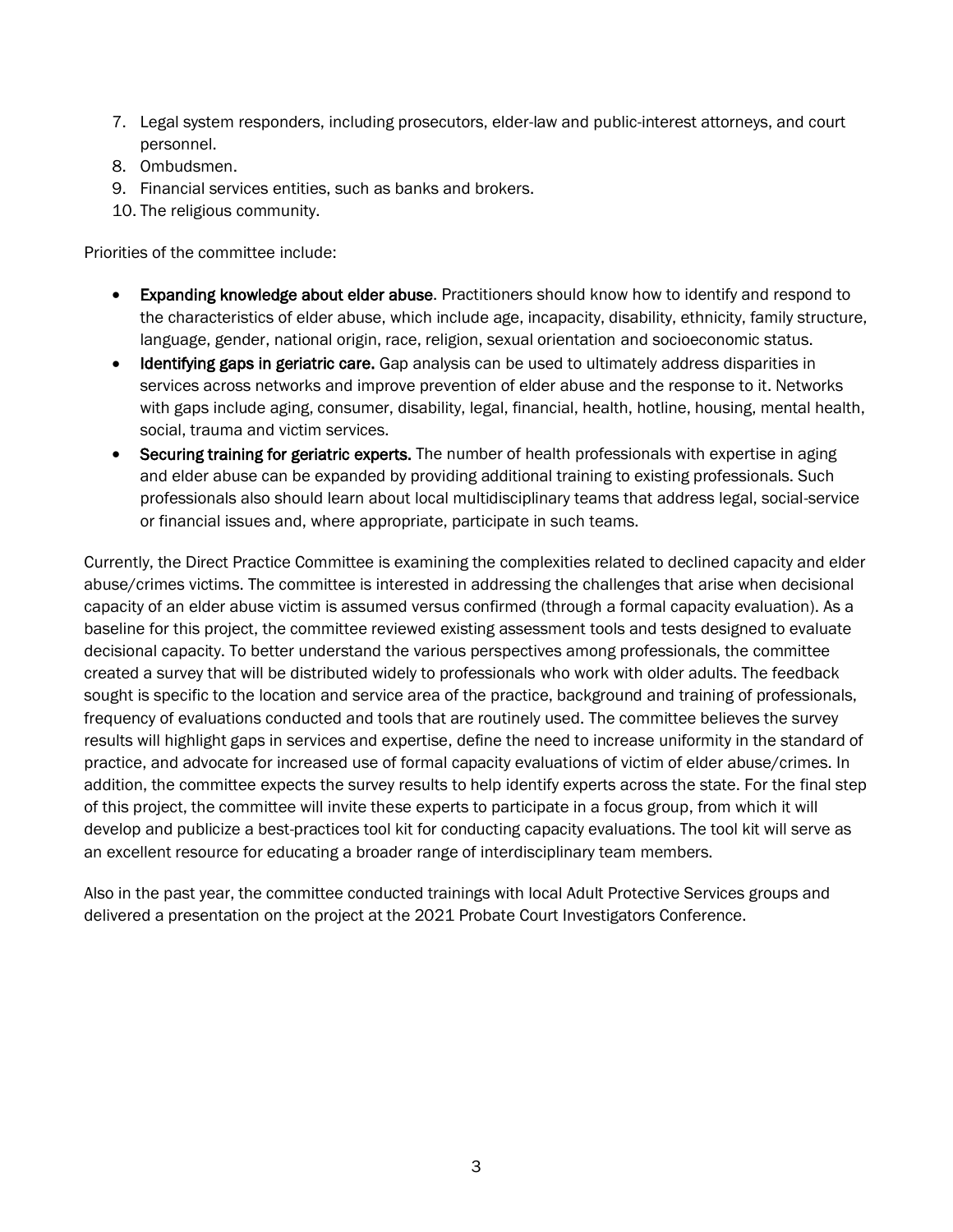#### Education Committee

The Education Committee seeks to expand knowledge and outreach programs for the public and professionals, including first responders and service providers, because education is key to early detection, prevention and increased reporting of elder abuse.

The committee's events raise public awareness and share how to prevent, identify and investigate elder abuse cases. Topics cover research, policies and interventions that have demonstrated effectiveness in combating abuse, neglect and exploitation.

Two events put on during the biennium were:

- Protecting Older Ohioans Forum. On May 17, 2021, the committee presented "Staying Safe: Thriving Through the Pandemic," a two-hour virtual forum for older Ohioans, their families and caregivers. Expert presenters covered topics on wellness and isolation, financial exploitation and staying physically and mentally healthy. About 250 people attended the event, which was recorded and made available on the [Ohio Attorney General's Elder Abuse Commission](https://www.ohioattorneygeneral.gov/Individuals-and-Families/Seniors/Elder-Abuse-Commission/Protecting-Older-Ohioans-Forum) website and on the Ohio [Channel website.](https://www.ohiochannel.org/video/attorney-general-dave-yost-elder-abuse-commission-staying-safe-thriving-through-the-pandemic)
- Ohio Elder Abuse Awareness Day. On June 28, 2021, the Education Committee presented "Strategies for Serving Older Ohioans at Risk of Adult Maltreatment, Through the Pandemic and Beyond," a half-day webinar for professionals. The program showcased innovations by state and local experts that addressed the needs of older adults during the pandemic. The webinar also focused on changes to service delivery systems, the importance of professional self-care, and lessons learned that could provide benefits post-pandemic. More than 300 people attended the event, which was recorded and made available on the [Ohio Attorney General's Elder Abuse](https://www.ohioattorneygeneral.gov/Individuals-and-Families/Seniors/Elder-Abuse-Commission/Elder-Abuse-Awareness-Day)  [Commission](https://www.ohioattorneygeneral.gov/Individuals-and-Families/Seniors/Elder-Abuse-Commission/Elder-Abuse-Awareness-Day) website.

The committee plans to annually offer a Protecting Older Ohioans Forum for the public and the Ohio Elder Abuse Awareness Day presentation for professionals. Goals for the next biennium include returning to regional in-person events, as the pandemic allows, and staying on the lookout for educational opportunities that may present themselves.

#### Policy Committee

The Policy Committee focuses on identifying a variety of potential approaches that governments and agencies throughout Ohio can adopt to address elder abuse. The work includes tracking and analyzing policy on elder abuse and then promulgating and supporting effective laws, regulations and guidance for government entities at all levels.

In essence, the committee helps officials implement and enforce strong policy and initiatives that fight elder abuse.

The Policy Committee has served as a resource for the Ohio General Assembly since the commission's inception in 2009. Recommendations made in 2013 formed the basis of a proposed Ohio Elder Justice Act,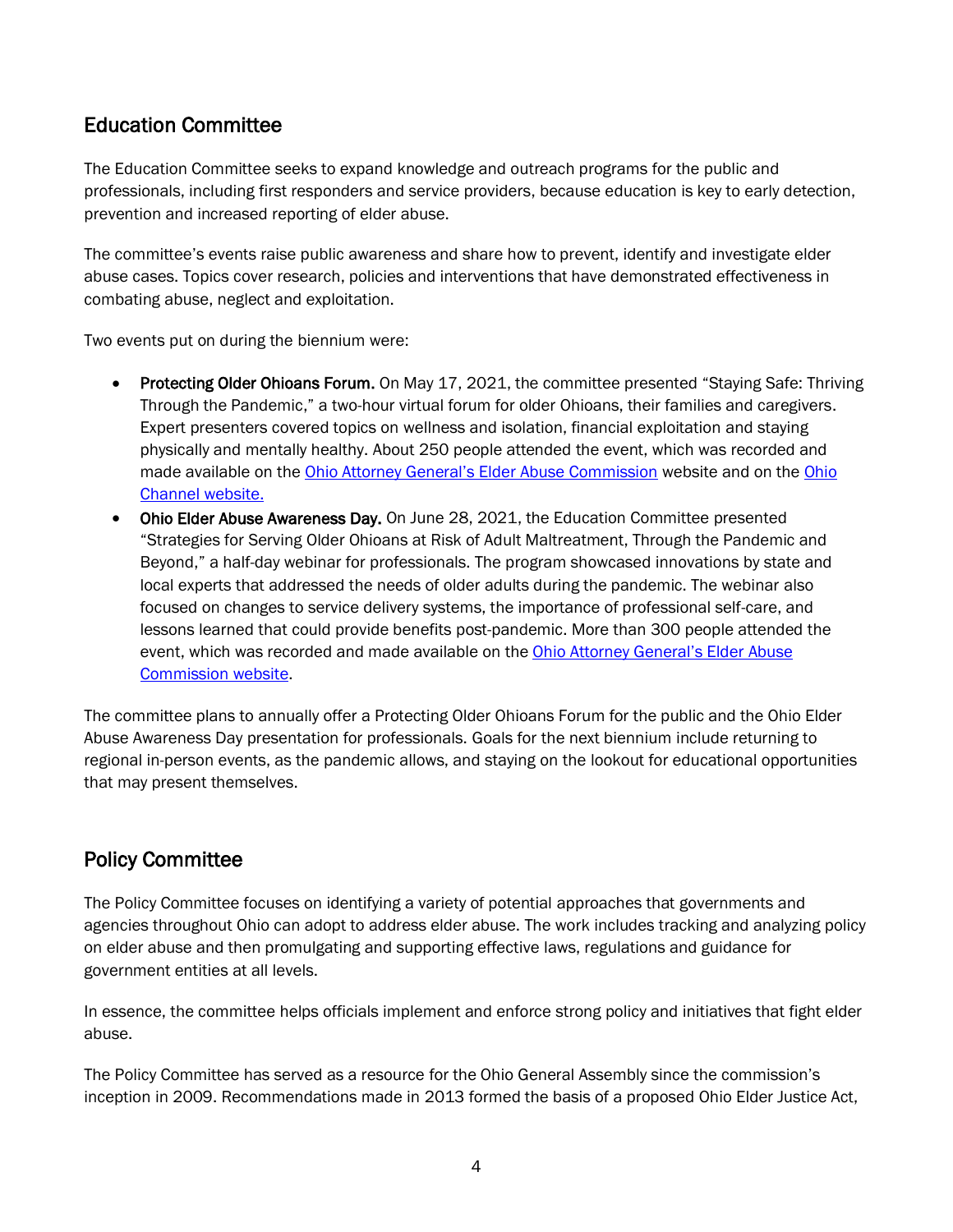then-House Bill 49, which was later incorporated into the 2018-19 state budget. The legislation made numerous changes to laws pertaining to Adult Protective Services, including:

- Expanding the group of people required to report suspected abuse, neglect or exploitation of certain older adults.
- Modifying and adding definitions to the Adult Protective Services statutes, including redefining exploitation to include improper acts by any person who uses an older adult's resources for his or her own benefit via deception, threat, intimidation or other actions.
- Allowing a county prosecutor to petition courts for orders related to the provision of Adult Protective Services.
- Requiring county departments of Job and Family Services to notify law enforcement agencies if workers reasonably suspect that the subject of an abuse, neglect or exploitation report has been criminally exploited.
- Codifying the Elder Abuse Commission.
- Mandating that the Ohio Department of Jobs and Family Services provide training for implementing the statutes and make educational material available to mandatory reporters.

The Policy Committee frequently serves as an interested party for vetting relevant legislation and provides additional resources as policy is developed. The committee served in this capacity on the following bills:

- SB 158, enacted in 2019, which promoted more education for the general public and financial professionals; imposed new criminal financial penalties; and required more collaboration among public entities charged with reporting, investigating and prosecuting elder abuse and financial exploitation.
- HB 527 (introduced in 2018) and the subsequent HB 500 (introduced in 2020), which would have created a presumption that it is in the best interest of an incompetent person or ward to have visitation from relatives or an interested person. The bills also would have provided the circumstances for rebuttal of the presumption and a process for family members to petition the probate court to seek visitation when a guardian has denied it. As of the writing of this report, there remained no explicit right to petition for visitation in probate court rules. HB 500 did not pass in the General Assembly; instead, the Policy Committee has recently advocated for revisions to Ohio's Rules of Superintendence 66 to increase guardianship visitation rights, changes that are pending approval by the Supreme Court. In addition, the committee has been supporting the Guardianship Modernization Bill, which is pending in the House Civil Justice Committee.
- HB 700, introduced in 2018, would have required county departments of Job and Family Services to release Adult Protective Services information to mandatory reporters. HB 700 did not pass during the General Assembly and, therefore would need to be reintroduced.
- SB 58, introduced in the current General Assembly, would permit a resident of a long-term-care facility to conduct electronic monitoring of the resident's room. The bill is pending in the House Families, Aging and Human Services Committee.

Members of the Policy Committee also met with the chairs of the Ohio House's Aging and Long-Term Care Committee to share more about the Elder Abuse Commission and policy initiatives.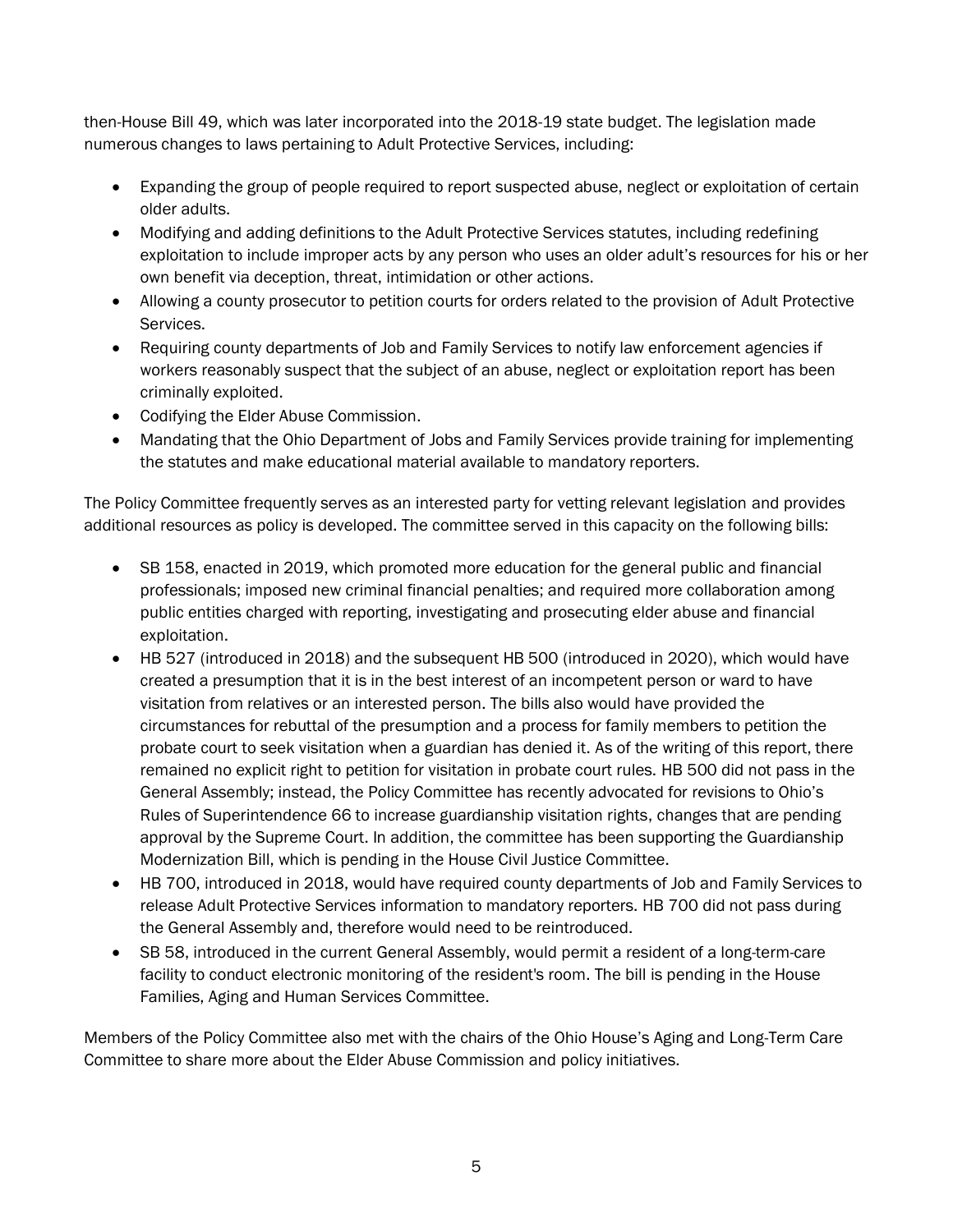During the biennium, the Policy Committee led the Elder Abuse Commission in developing a process to receive public input from Ohioans seeking to share issues that they or their families had experienced in the community.

Next, the Policy Committee plans to collaborate with the chair of the new House Families, Aging and Human Services Committee and remain connected with champions of issues important to older adults across the House and Senate, including the legislative representatives to the Elder Abuse Commission. The committee also will continue to track and advocate for legislation and implementation of laws and policy relevant to older adults and their well-being.

#### Research Committee

The Research Committee recognizes that the more Ohio knows about elder maltreatment, the better equipped the state will be to respond to it and/or prevent it. As a result, the committee promotes research from experts throughout Ohio. Because elder abuse's effects ripple through a wide range of disciplines – including medicine, social work, criminal justice and public health – the committee seeks out experts familiar with developing research in these and related fields.

The Research Committee supports research by, say, issuing letters of support for special projects or sharing relevant communications (e.g., research alerts). However, the committee does not seek funding in order to conduct empirical research of its own.

Building on the past work of the Research Committee and the U.S. [Department of Justice's "](https://www.justice.gov/file/852856/download)Elder Justice [Roadmap,](https://www.justice.gov/file/852856/download)" the Research Committee works toward the following goals:

- Increasing the number of professionals, advocates and policymakers in Ohio who are familiar with developments in elder abuse research and the relevance to their work.
- Building organizational infrastructure to make elder abuse research in our state particularly compelling.
- Delineating research questions that most interest Ohio policymakers and practitioners.

The ongoing projects of the research committee include:

- A review of research literature.
- Collaboration with commission members and the agencies they represent to help answer research questions, determine which metrics should be used to measure outcomes and assist in creating connections throughout the community.
- Expansion of the committee webpage on the Ohio Attorney General's Office website with a goal of hosting an elder-abuse research symposium in 2022 or 2023.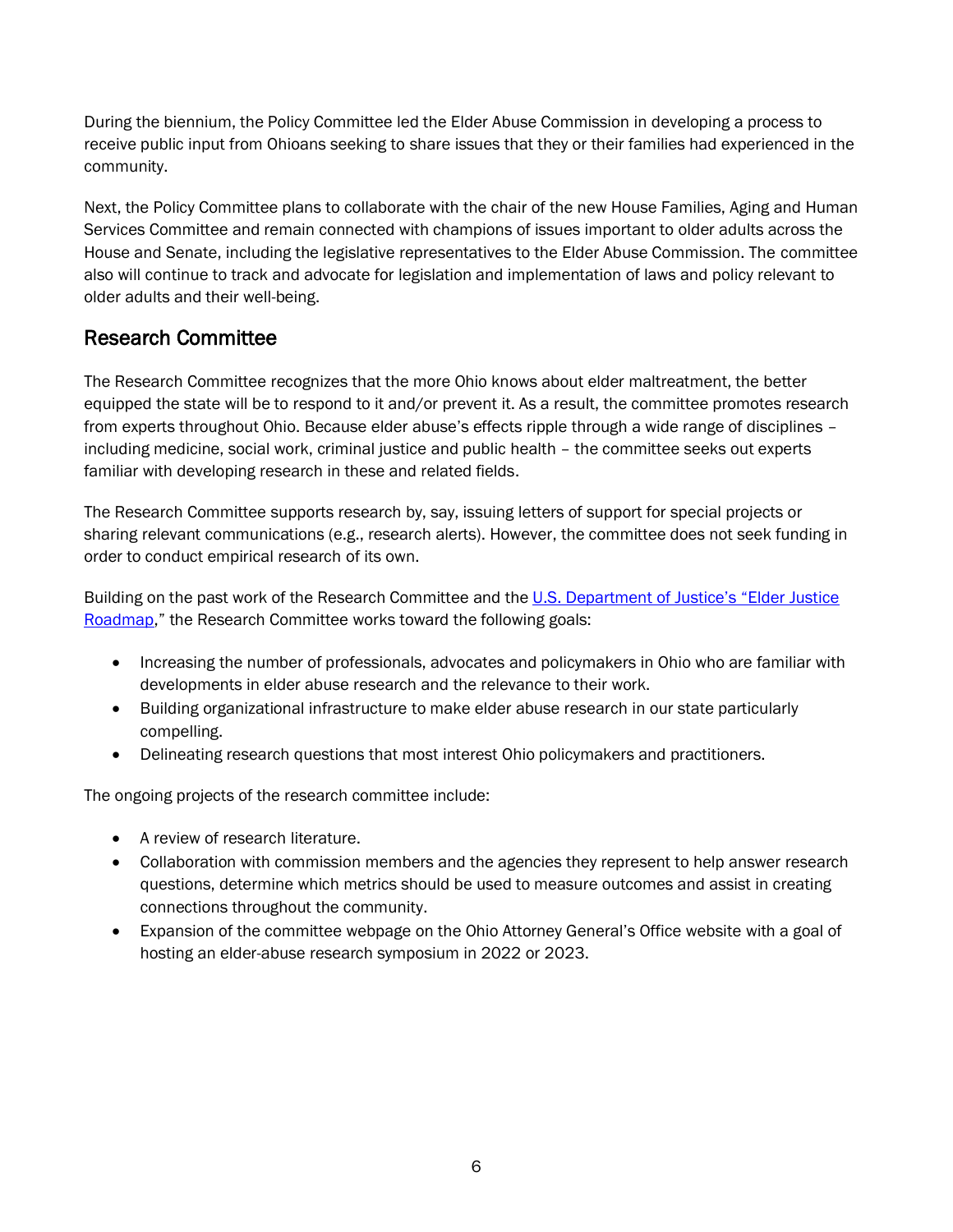### Next Steps for the EAC

To date, the Elder Abuse Commission has developed a comprehensive interdisciplinary approach to address the complexity of elder abuse and ensure that Ohio meets its mandate to protect at-risk elderly from abuse.

To continue to address the barriers and achieve its mission, the EAC must exponentially increase its training and outreach efforts at locations throughout the state. As well, efforts to increase Ohio investment must occur to strengthen protective services for older Ohioans and reinforce the effectiveness of Ohio's elder justice systems. Such progress is vital to helping the commission increase the community rate of reporting elder abuse and neglect.

### Funding for Adult Protective Services

The Elder Abuse Commission advocates for funding to protect the elderly.

Adult Protective Services (APS) operates under the Ohio Department of Job and Family Services. Although the commission is not directly involved in the agency's funding, it is helpful to examine the funds dedicated to APS through the years to help protect older adults. The elderly population has steadily risen, yet the level of funding allocated for the protection of older Ohioans has been unpredictable.



#### **Adult Protective Services Funding (JFS ALI 600-534)**

Annual funding for APS has grown in the past five years from a total that provided an average of about \$30,000 per county to a recently approved plan to provide an average of \$65,000 per county (for a total of \$5.7 million). However, the peak year for funding was 2015, when a one-time pot of \$10 million (allocated in HB 483 by the 130th General Assembly) was enacted. In addition, Section 751.130 established the APS Funding Work Group, which was charged with exploring programmatic or financial gaps in the APS system and recommending priorities for a one-time \$10 million statewide investment in APS. The work group's recommendations ultimately resulted in core program requirements, funding for training, planning grants and an Innovation Fund to encourage multidisciplinary collaboration and build system capacity for Ohio to improve its resources for protecting older Ohioans.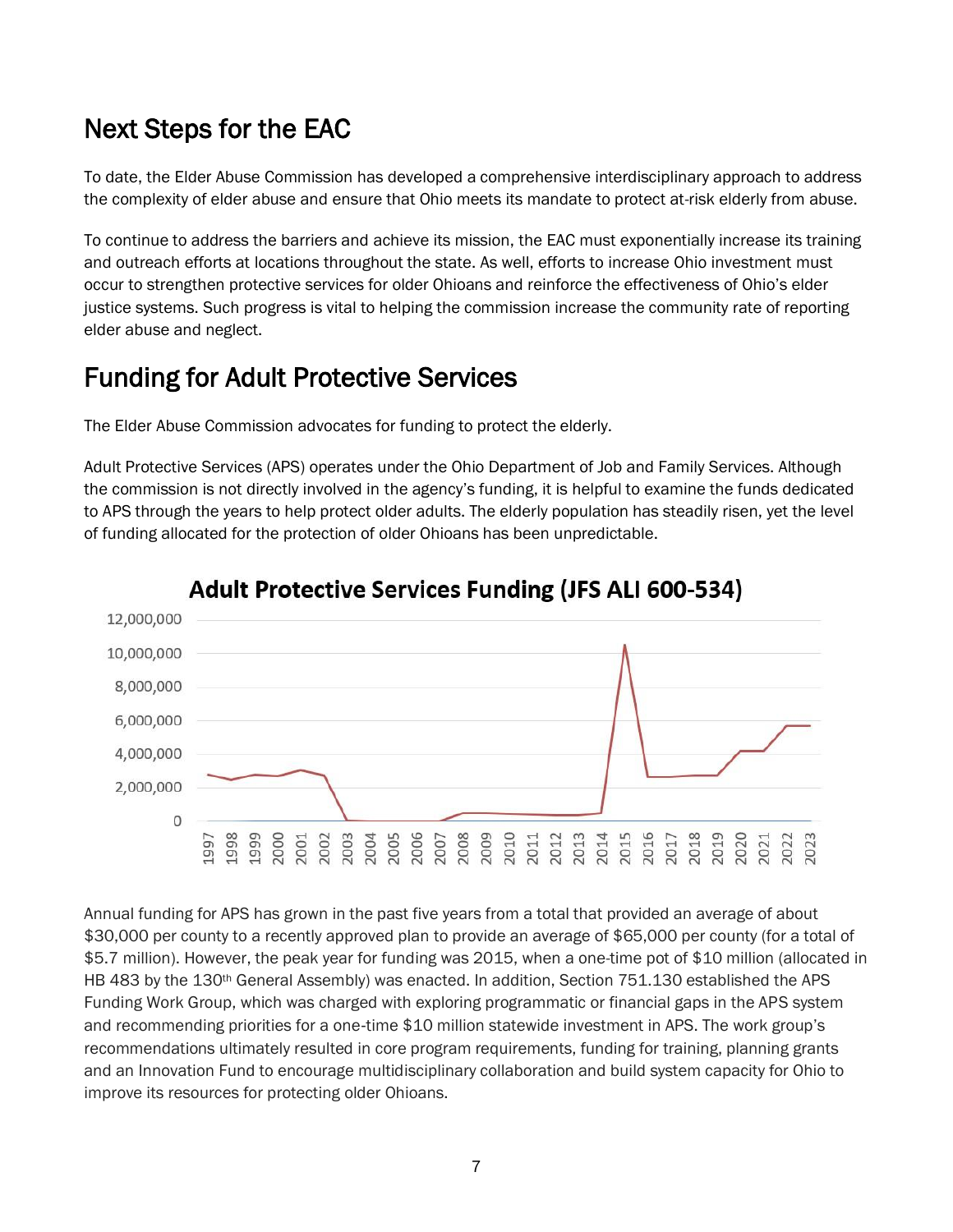The funding of APS programs remains crucial. Local funding varies considerably among Ohio's 88 counties, contributing to inconsistencies in services and protection for the elderly. Increased support for APS will enable communities to make new connections, strengthen existing connections and find better ways to enhance the intervention in and response to elder abuse and neglect cases.

The Elder Abuse Commission is encouraged by the recent APS funding increase from the General Assembly but will continue to advocate for more until it returns to an adequate level. Given budget constraints, the commission will keep working to identify new revenue sources for the General Assembly to consider.

### Accomplishments

Since its inception in 2009, the EAC has focused on strategies to increase awareness, improve local and state collaboration, and provide a comprehensive approach to the complex issues surrounding elder abuse.

Raising awareness among the public includes hosting presentations throughout the state to develop and share resources in relation to scams, identity theft, health care fraud, elder abuse and consumer tips. Outreach to professionals has involved developing first-responder guidelines for helping victims, which is a crucial component of addressing elder abuse. The guidelines include a checklist of things to do, first steps and questions to ask.

Further public awareness and outreach efforts:

- Ohio Attorney General's Elder Abuse Awareness Day, This promotes collaboration to protect older adults from maltreatment, including abuse and neglect. The day showcases innovations from state and local experts that address the unique needs of serving and protecting older adults, and the creative and energetic activities have succeeded in expanding the awareness of elder abuse throughout Ohio. A brief history:
	- o In 2018 and 2019, more than 400 people total attended the conference.
	- $\circ$  In 2020 and 2021, more than 750 people total participated in the virtual webinar.
- Regional Elder Financial Exploitation Symposium Series, These events have been presented in Summit, Montgomery and Washington counties.
- Regional Anti-Fraud Senior Forums, These events have been presented in Guernsey, Clark and Mahoning counties.

Upcoming outreach events:

- Elder Abuse Research Symposium
- Elder Victims and Capacity Evaluation Best Practices Symposium
- Regional Elder Financial Exploitation Symposium Series
- Regional Anti-Fraud Senior Forums
- Elder Abuse Awareness Day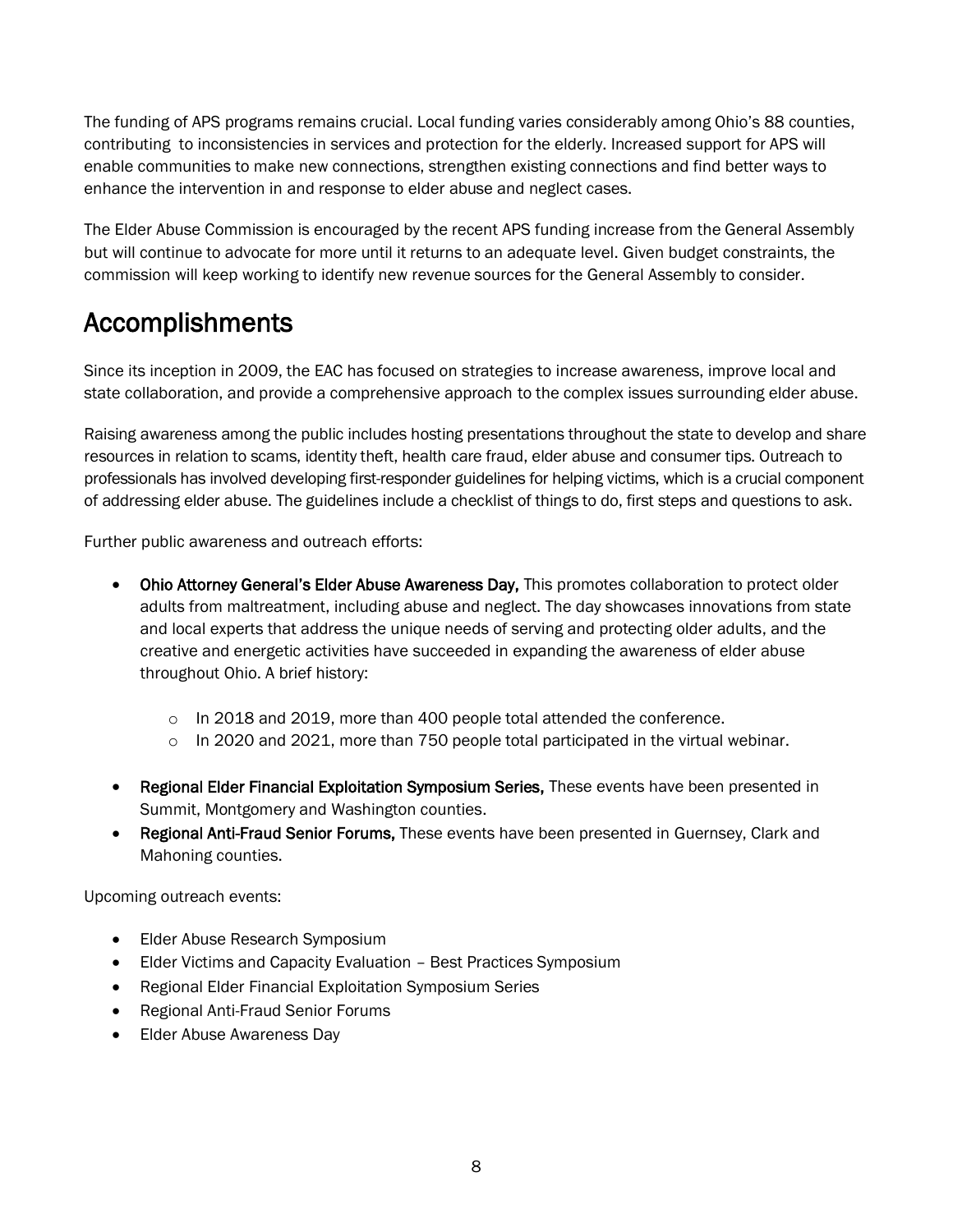### Leadership in Legislative Reform

Legislation is essential to preventing and intervening in elder abuse. Since its inception, the commission has sparked numerous measures, as amendments to legislation or standalone bills, such as Ohio's Elder Justice Act. The bills were:

- 130th General Assembly (2013-14)-HB483 Short title: MBR-Operation of State Programs Signed by the governor on June 16, 2014
	- o Initiated an Adult Protective Services Funding Work Group
	- $\circ$  Made a \$10 million one-time funding appropriation to Adult Protective Services
- 131st General Assembly (2015-16)-HB64 Short title: Operating Budget

Signed by the governor June 30, 2015

- $\circ$  Required ODJFS to provide training on the implementation of the APS statutes
- $\circ$  Required all protective services caseworkers and their managers to complete a training on procedures
- o Increased funding with a \$2.6 million appropriation in fiscal years 2016 and '17
- o Required ODJFS to create and maintain a statewide APS information system
- 132nd General Assembly (2017-18)-HB78

Short tile: Revise adult protective services law

Bill was absorbed by HB49 (operating budget), which was signed by the governor on June 30, 2017

- o Codified the EAC
- o Added mandatory reporters
- o Permitted county prosecutor to petition courts for orders involving APS
- o Required county DJFS to report criminal exploitation cases to law enforcement
- o Modified information being released to the state APS IT system
- o Changed the word caretaker to person, in the definition of exploitation, which expanded DJFS ability to screen in alleged cases of exploitation
- 132nd General Assembly (2017-18)-SB 158 Short title: Combat elder fraud and exploitation Signed by the governor Dec. 19, 2018
	-
	- o Increased penalties for theft
	- o Added mandatory reporters (financial industry)
	- o Required the Attorney General's Office to release public service announcements
	- o Provided for available resources and public awareness materials
	- $\circ$  Called for best practices and standards for preventing elder fraud and financial exploitation to be developed by state agencies/APS agencies/financial institutions (pending)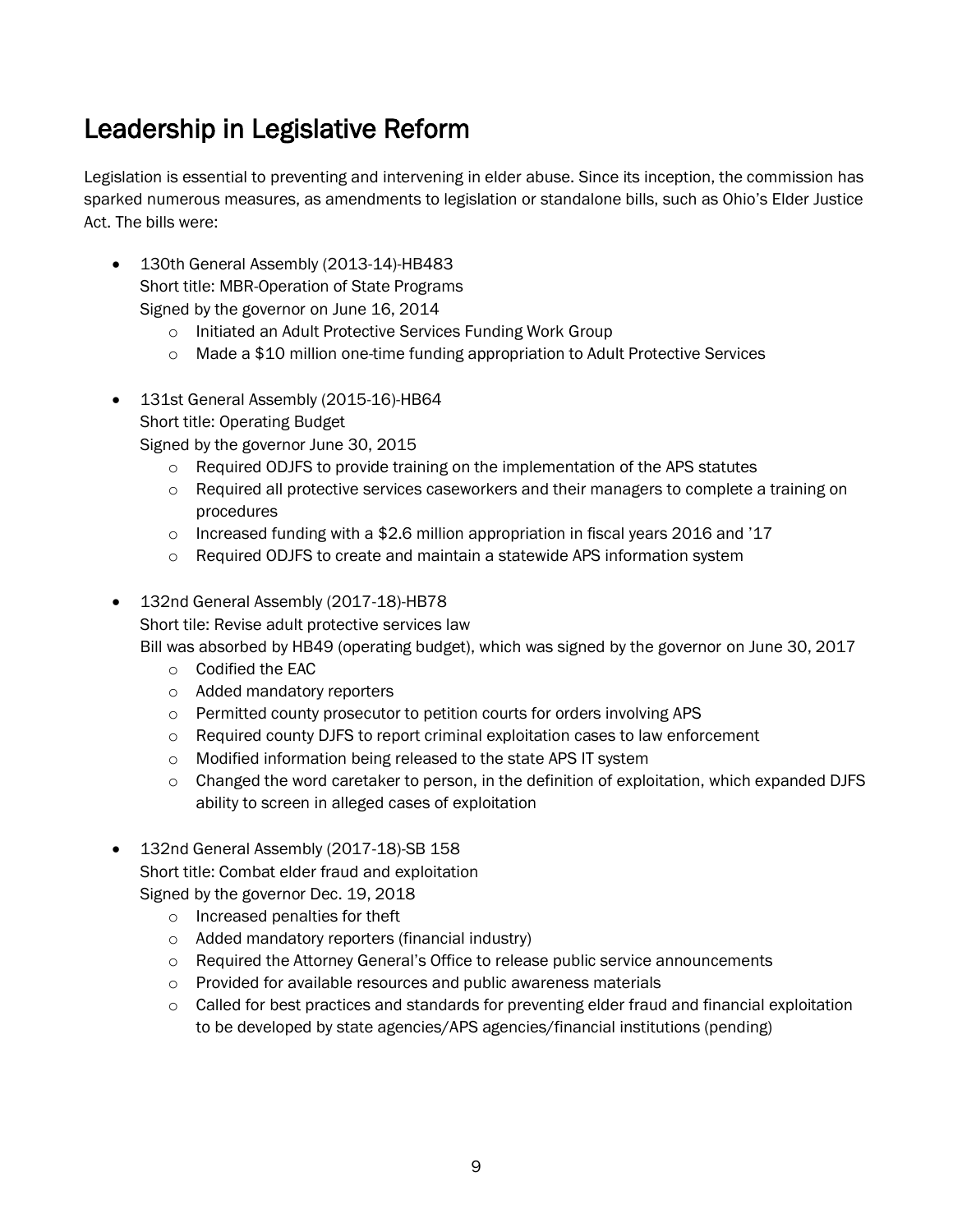### Appendix A

5101.741 Duties of commission.

(A) The elder abuse commission shall formulate and recommend strategies on all of the following:

(1) Increasing awareness of and improving education on elder abuse;

(2) Increasing research on elder abuse;

(3) Improving policy, funding, and programming related to elder abuse, including estimated funding necessary to implement specific recommendations;

(4) Improving the judicial response to elder abuse victims;

(5) Identifying ways to coordinate statewide efforts to address elder abuse.

(B) The commission shall prepare and issue a biennial report on a plan of action that may be used by local communities to aid in the development of efforts to combat elder abuse. The report shall include the commission's findings and recommendations made under divisions (A) of this section.

(C) The attorney general may adopt rules as necessary for the commission to carry out its duties. The rules shall be adopted in accordance with section [111.15](http://codes.ohio.gov/orc/111.15) of the Revised Code.

5101.74 Elder abuse commission.

(A) There is hereby created the elder abuse commission. The commission shall consist of the following members:

- (1) The following members, appointed by the attorney general:
- (a) One representative of the AARP;
- (b) One representative of the Buckeye State Sheriffs' Association;
- (c) One representative of the County Commissioners' Association of Ohio;
- (d) One representative of the Ohio Association of Area Agencies on Aging;
- (e) One representative of the Board of Nursing;
- (f) One representative of the Ohio Coalition for Adult Protective Services;
- (g) One person who represents the interests of elder abuse victims;
- (h) One person who represents the interests of elderly persons;
- (i) One representative of the Ohio Domestic Violence Network;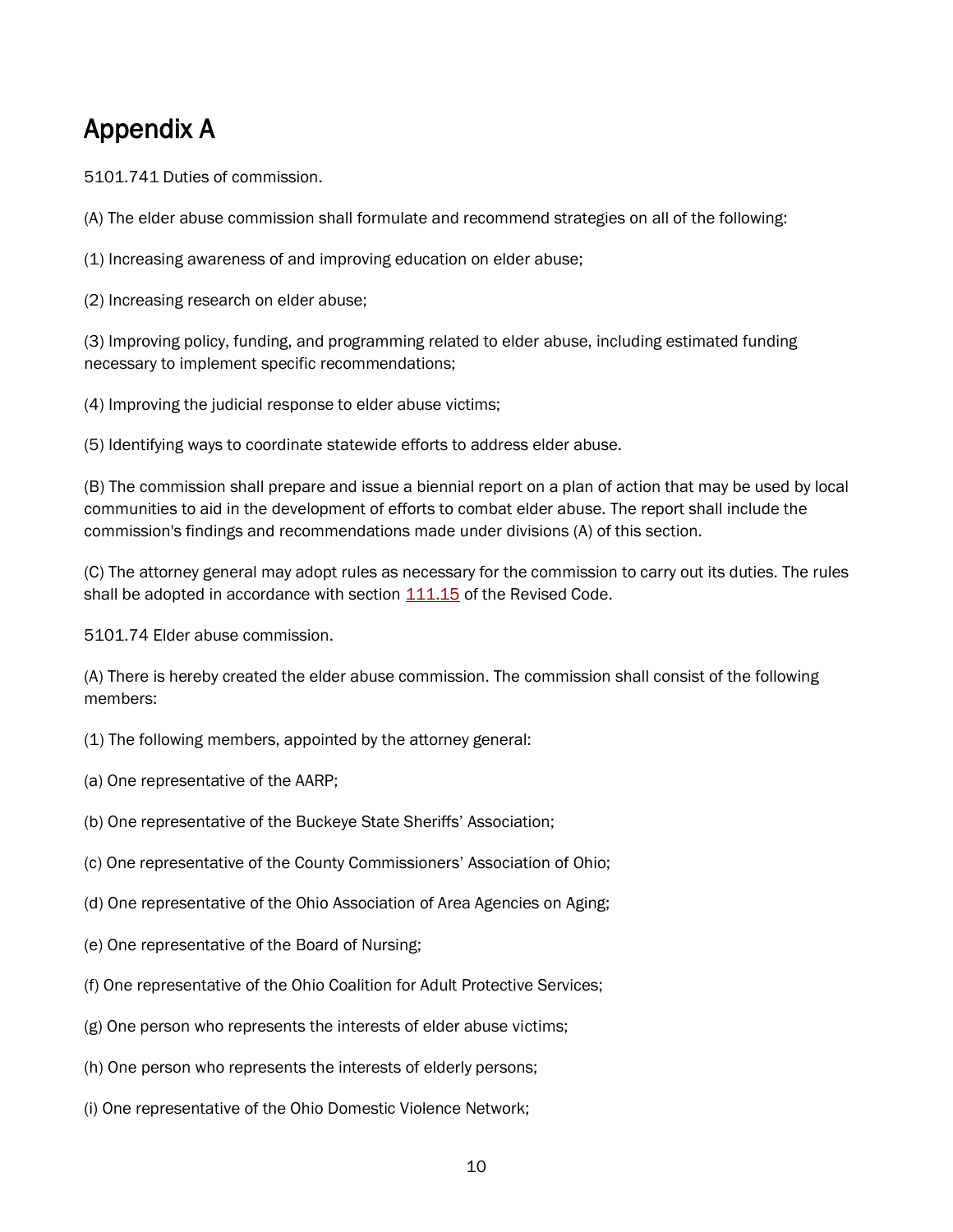- (j) One representative of the Ohio Prosecuting Attorneys Association;
- (k) One representative of the Ohio Victim Witness Association;
- (l) One representative of the Ohio Association of Chiefs of Police;
- (m) One representative of the Ohio Association of Probate Judges;
- (n) One representative of the Ohio Job and Family Services Directors' Association;
- (o) One representative of the Ohio Bankers League;
- (p) One representative of the Ohio Credit Union League;
- (q) Two representatives of national organizations that focus on elder abuse or sexual violence;
- (r) One representative of the State Medical Board;
- (s) One representative of the Community Bankers Association of Ohio;
- (t) One representative of an organization representing the interests of senior centers;
- (u) One representative of an organization representing the policy interests of seniors;
- (v) One representative of a research-based academia representing elder abuse research.
- (2) The following ex officio members:
- (a) The attorney general or the attorney general's designee;
- (b) The chief justice of the Supreme Court of Ohio or the chief justice's designee;
- (c) The governor or the governor's designee;
- (d) The director of aging or the director's designee;
- (e) The director of Job and Family Services or the director's designee;
- (f) The director of health or the director's designee;
- (g) The director of Mental Health and Addiction Services or the director's designee;
- (h) The director of developmental disabilities or the director's designee;
- (i) The superintendent of insurance or the superintendent's designee;
- (j) The director of public safety or the director's designee;
- (k) The state long-term care ombudsman or the ombudsman's designee;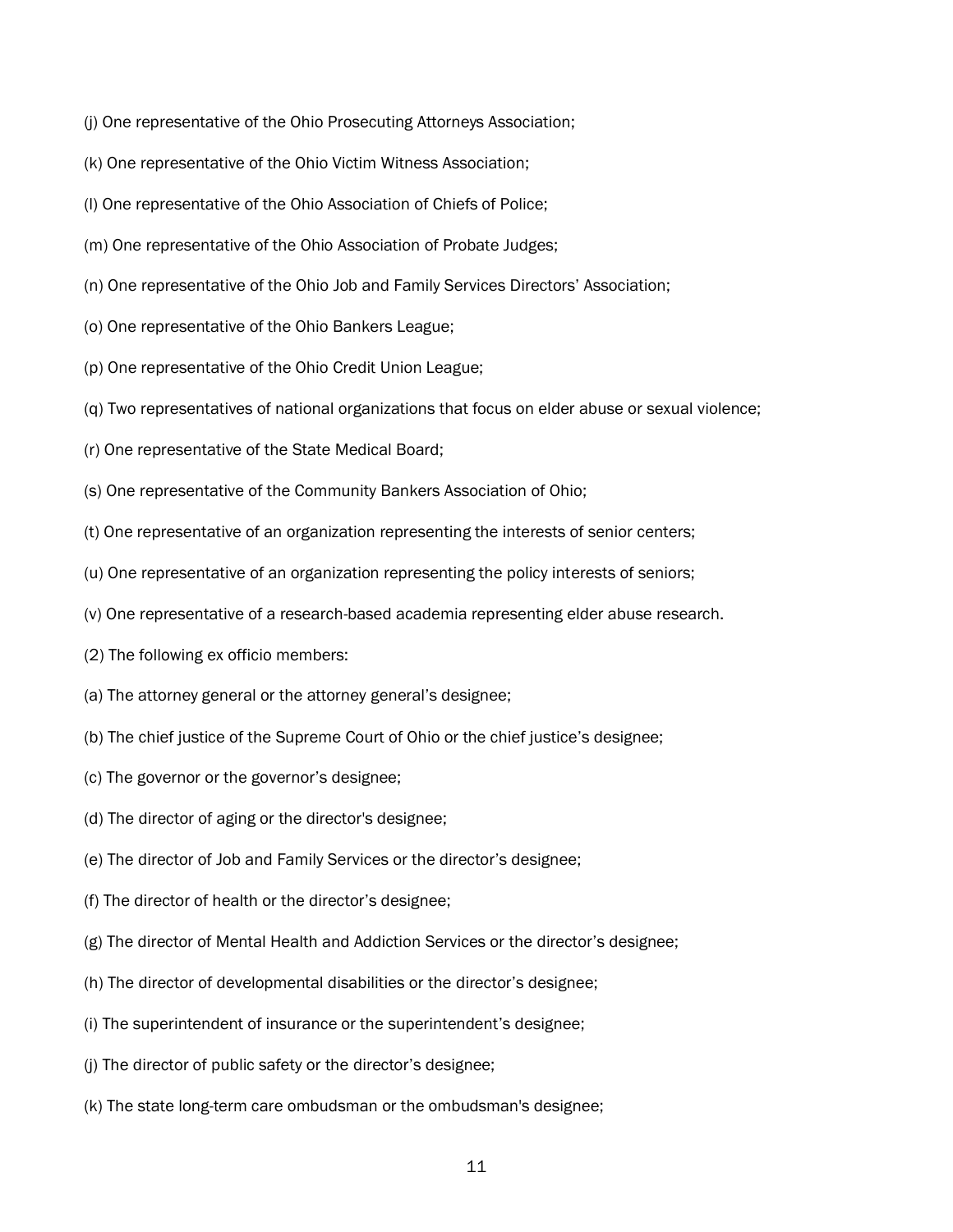(l) One member of the House of Representatives, appointed by the speaker of the House of Representatives;

(m) One member of the Senate, appointed by the president of the Senate;

(n) One member of the House of Representatives, appointed by the minority leader of the House of Representatives;

(o) One member of the Senate, appointed by the minority leader of the Senate;

(p) The director of commerce, or the director's designee.

(B) Members who are appointed shall serve at the pleasure of the appointing authority. Vacancies shall be filled in the same manner as original appointments.

(C) All members of the commission shall serve as voting members. The attorney general shall select from among the appointed members a chairperson. The commission shall meet at the call of the chairperson, but not less than four times per year. Special meetings may be called by the chairperson and shall be called by the chairperson at the request of the attorney general. The commission may establish its own quorum requirements and procedures regarding the conduct of meetings and other affairs.

(D) Members shall serve without compensation, but may be reimbursed for mileage and other actual and necessary expenses incurred in the performance of their official duties.

(E) Sections [101.82](http://codes.ohio.gov/orc/101.82) to [101.87](http://codes.ohio.gov/orc/101.87) of the Revised Code do not apply to the Elder Abuse Commission.